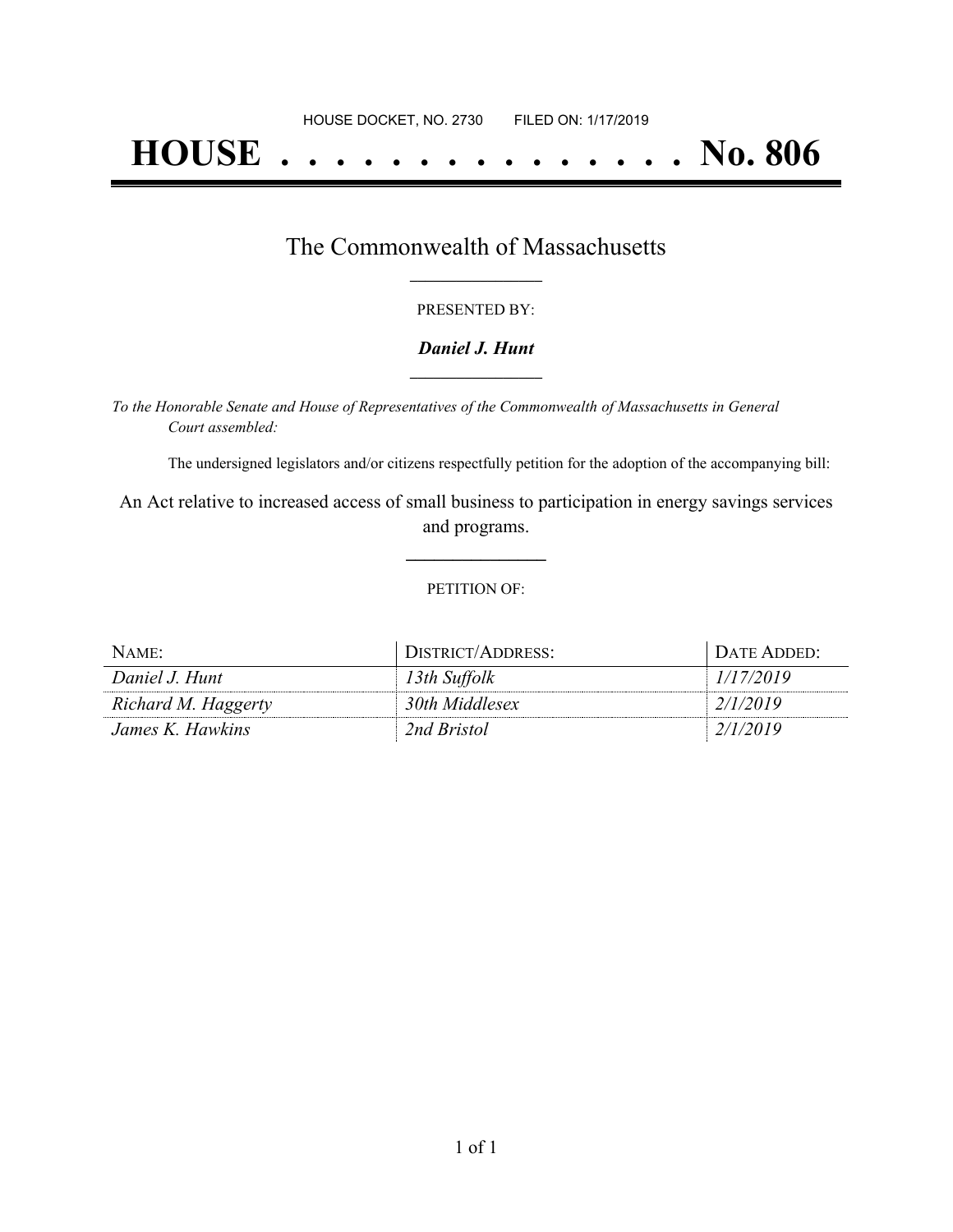# HOUSE DOCKET, NO. 2730 FILED ON: 1/17/2019 **HOUSE . . . . . . . . . . . . . . . No. 806**

By Mr. Hunt of Boston, a petition (accompanied by bill, House, No. 806) of Daniel J. Hunt, Richard M. Haggerty and James K. Hawkins for legislation to direct the Secretary of the Executive Office of Energy and Environmental Affairs to formulate a plan to increase small business participation in energy savings services and programs. Environment, Natural Resources and Agriculture.

### [SIMILAR MATTER FILED IN PREVIOUS SESSION SEE HOUSE, NO. *2924* OF 2017-2018.]

## The Commonwealth of Massachusetts

**In the One Hundred and Ninety-First General Court (2019-2020) \_\_\_\_\_\_\_\_\_\_\_\_\_\_\_**

**\_\_\_\_\_\_\_\_\_\_\_\_\_\_\_**

An Act relative to increased access of small business to participation in energy savings services and programs.

Be it enacted by the Senate and House of Representatives in General Court assembled, and by the authority *of the same, as follows:*

| $\mathbf{1}$   | Notwithstanding any general or special law to the contrary, the secretary of energy and           |
|----------------|---------------------------------------------------------------------------------------------------|
| $\overline{2}$ | environmental affairs, in consultation with the commissioner of environmental protection, shall   |
| 3              | make recommendations for increasing small businesses' access to energy efficiency grants and      |
| 4              | programs. The recommendations shall, at a minimum, include: (i) proposed changes to existing      |
| 5              | programs to better aid small businesses with short-term leases in making energy efficient         |
| 6              | improvements to existing properties; (ii) proposed changes to other existing programs to suit the |
| $\tau$         | particular needs of small businesses; and (iii) proposals for new programs specifically aimed at  |
| 8              | small businesses. The secretary shall file the recommendations as a report with the house and     |